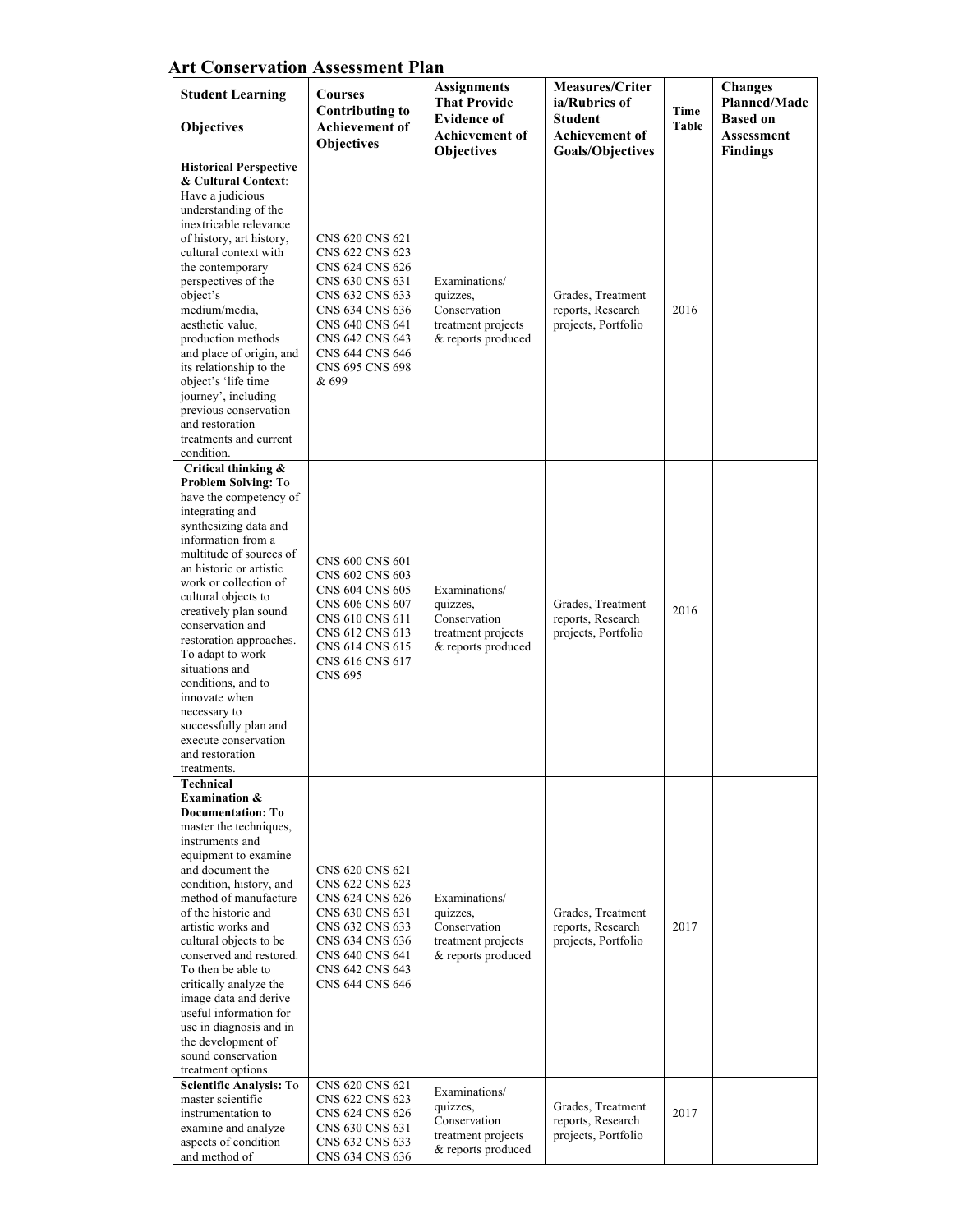| <b>Student Learning</b>                                                                                                                                                                                                                                                                                                                                                                                                                                                                                                                                                     | Courses<br><b>Contributing to</b>                                                                                                                                                         | <b>Assignments</b><br><b>That Provide</b><br><b>Evidence of</b>                       | <b>Measures/Criter</b><br>ia/Rubrics of                       | Time  | <b>Changes</b><br><b>Planned/Made</b><br><b>Based on</b> |
|-----------------------------------------------------------------------------------------------------------------------------------------------------------------------------------------------------------------------------------------------------------------------------------------------------------------------------------------------------------------------------------------------------------------------------------------------------------------------------------------------------------------------------------------------------------------------------|-------------------------------------------------------------------------------------------------------------------------------------------------------------------------------------------|---------------------------------------------------------------------------------------|---------------------------------------------------------------|-------|----------------------------------------------------------|
| Objectives                                                                                                                                                                                                                                                                                                                                                                                                                                                                                                                                                                  | <b>Achievement</b> of<br><b>Objectives</b>                                                                                                                                                | <b>Achievement of</b><br><b>Objectives</b>                                            | Student<br><b>Achievement of</b><br><b>Goals/Objectives</b>   | Table | <b>Assessment</b><br><b>Findings</b>                     |
| manufacture of historic<br>and artistic works and<br>cultural objects to be<br>conserved and restored.<br>To critically analyze<br>scientific/technical data<br>and derive useful<br>information for use in<br>the development of<br>sound conservation                                                                                                                                                                                                                                                                                                                     | CNS 640 CNS 641<br>CNS 642 CNS 643<br>CNS 644 CNS 646                                                                                                                                     |                                                                                       |                                                               |       |                                                          |
| treatment options.<br>Craftsmanship &<br>Hand skills:<br>Demonstrate a high<br>level of competence in<br>the skills requiring eve-<br>hand coordination and<br>manual dexterity for<br>detailed work and<br>finish using a wide<br>range of tools,<br>techniques, and<br>processes to conserve<br>and restore historic and<br>artistic works and<br>cultural objects from<br>beginning to end.<br><b>Professional Conduct</b>                                                                                                                                               | CNS 620 CNS 621<br>CNS 622 CNS 623<br>CNS 624 CNS 626<br>CNS 630 CNS 631<br>CNS 632 CNS 633<br>CNS 634 CNS 636<br>CNS 640 CNS 641<br>CNS 642 CNS 643<br>CNS 644 CNS 646<br><b>CNS 695</b> | Examinations/<br>quizzes,<br>Conservation<br>treatment projects<br>& reports produced | Grades, Treatment<br>reports, Research<br>projects, Portfolio | 2018  |                                                          |
| & Ethical Behavior:<br>Understanding the<br>Code Of Ethics And<br>Guidelines For<br><b>Practice Guidelines</b><br>For Practice<br><b>Professional Conduct</b><br>of the American<br>Institute for<br>Conservation of<br>Historic and Artistic<br>Works; functional<br>knowledge and<br>practical information<br>on public relations;<br>portfolio development<br>for internships and<br>future jobs; how to<br>interview; and<br>contribution to the<br>profession's body of<br>information through<br>publication and<br>presentations of case<br>studies and/or research. | CNS 600 CNS 601<br>CNS 602 CNS 603<br>CNS 604 CNS 605<br>CNS 606 CNS 607<br>CNS 610 CNS 611<br>CNS 612 CNS 613<br>CNS 614 CNS 615<br>CNS 616 CNS 617<br><b>CNS 695</b>                    | Examinations/<br>quizzes,<br>Conservation<br>treatment projects<br>& reports produced | Grades, Treatment<br>reports, Research<br>projects, Portfolio | 2018  |                                                          |

 $\begin{array}{c} \rule{0pt}{2ex} \rule{0pt}{2ex} \rule{0pt}{2ex} \rule{0pt}{2ex} \rule{0pt}{2ex} \rule{0pt}{2ex} \rule{0pt}{2ex} \rule{0pt}{2ex} \rule{0pt}{2ex} \rule{0pt}{2ex} \rule{0pt}{2ex} \rule{0pt}{2ex} \rule{0pt}{2ex} \rule{0pt}{2ex} \rule{0pt}{2ex} \rule{0pt}{2ex} \rule{0pt}{2ex} \rule{0pt}{2ex} \rule{0pt}{2ex} \rule{0pt}{2ex} \rule{0pt}{2ex} \rule{0pt}{2ex} \rule{0pt}{2ex} \rule{0pt}{$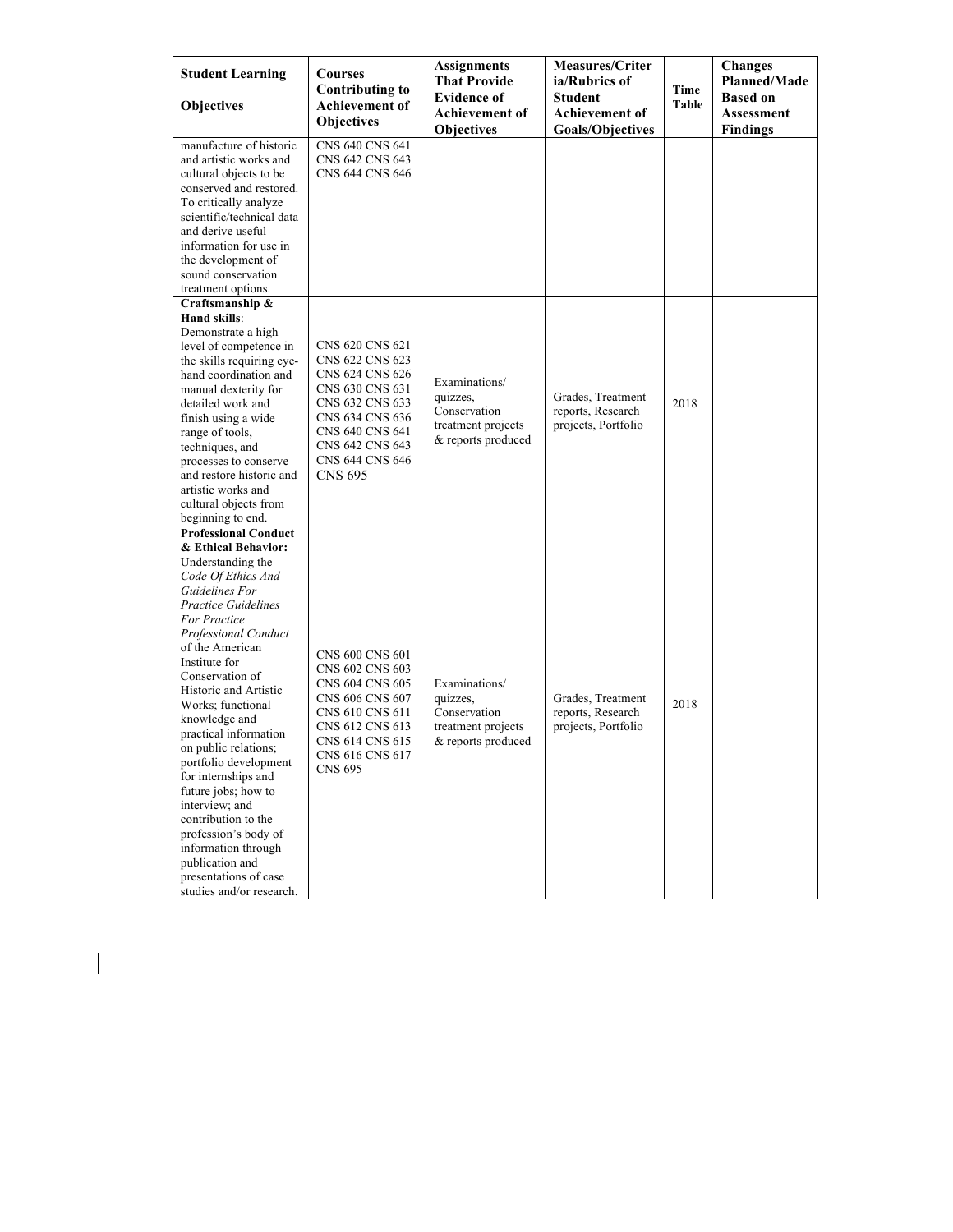## **Art Conservation Assessment Rubric**

| <b>Student Learning</b><br><b>Objectives</b>                                                                                                                                                                                                                                                                                                                                                                                                                                               | <b>Exceeds</b><br>Standard                                                                                                                                                                                                                                                                                                                                                                                                                                                                                   | <b>Meets Standard</b>                                                                                                                                                                                                                                                                                                                                                                                                                                                                                                  | <b>Approaches</b><br><b>Standard</b>                                                                                                                                                                                                                                                                                                                                                                                                                                                                                                          | <b>Below Standard</b>                                                                                                                                                                                                                                                                                                                                                                                                                                                                           |
|--------------------------------------------------------------------------------------------------------------------------------------------------------------------------------------------------------------------------------------------------------------------------------------------------------------------------------------------------------------------------------------------------------------------------------------------------------------------------------------------|--------------------------------------------------------------------------------------------------------------------------------------------------------------------------------------------------------------------------------------------------------------------------------------------------------------------------------------------------------------------------------------------------------------------------------------------------------------------------------------------------------------|------------------------------------------------------------------------------------------------------------------------------------------------------------------------------------------------------------------------------------------------------------------------------------------------------------------------------------------------------------------------------------------------------------------------------------------------------------------------------------------------------------------------|-----------------------------------------------------------------------------------------------------------------------------------------------------------------------------------------------------------------------------------------------------------------------------------------------------------------------------------------------------------------------------------------------------------------------------------------------------------------------------------------------------------------------------------------------|-------------------------------------------------------------------------------------------------------------------------------------------------------------------------------------------------------------------------------------------------------------------------------------------------------------------------------------------------------------------------------------------------------------------------------------------------------------------------------------------------|
| <b>Historical Perspective &amp;</b><br><b>Cultural Context: Have a</b><br>judicious understanding of the<br>inextricable relevance of<br>history, art history, cultural<br>context with the contemporary<br>perspectives of the object's<br>medium/media, aesthetic value,<br>production methods and place<br>of origin, and its relationship to<br>the object's 'life time journey',<br>including previous conservation<br>and restoration treatments and<br>current condition.           | The student has<br>an excellent<br>understanding of<br>the historical<br>perspective and<br>cultural context<br>of the object and<br>can place these<br>contextually into<br>the history of<br>art/craft and its<br>relationship to<br>the conservation<br>treatment of the<br>object                                                                                                                                                                                                                        | The student has<br>an average<br>understanding of<br>the historical<br>perspective and<br>cultural context<br>of the object and<br>can place these<br>contextually into<br>the history of<br>art/craft and its<br>relationship to the<br>conservation<br>treatment of the<br>object                                                                                                                                                                                                                                    | The student has a<br>cursory and below<br>average<br>understanding of<br>the historical<br>perspective and<br>cultural context of<br>the object and can<br>place these<br>contextually into<br>the history of<br>art/craft and its<br>relationship to the<br>conservation<br>treatment of the<br>object                                                                                                                                                                                                                                       | The student lacks<br>understanding of<br>the historical<br>perspective and<br>cultural context of<br>the object and can<br>place these<br>contextually into<br>the history of<br>art/craft and its<br>relationship to the<br>conservation<br>treatment of the<br>object                                                                                                                                                                                                                         |
| <b>Critical thinking &amp; Problem</b><br>Solving: To have the<br>competency of integrating and<br>synthesizing data and<br>information from a multitude of<br>sources of an historic or artistic<br>work or collection of cultural<br>objects to creatively plan sound<br>conservation and restoration<br>approaches. To adapt to work<br>situations and conditions, and to<br>innovate when necessary to<br>successfully plan and execute<br>conservation and restoration<br>treatments. | The student has an<br>excellent ability<br>and competency to<br>integrate and<br>synthesize data and<br>information from a<br>multitude of<br>sources of an<br>historic or artistic<br>work or collection<br>of cultural objects<br>to creatively plan<br>sound conservation<br>and restoration<br>treatment protocols.<br>To adapt to work<br>situations and<br>conditions, and to<br>innovate when<br>necessary to<br>successfully plan<br>and execute<br>conservation/restor                              | The student has an<br>average ability and<br>competency to<br>integrate and<br>synthesize data and<br>information from a<br>multitude of sources<br>of an historic or<br>artistic work or<br>collection of<br>cultural objects to<br>creatively plan<br>sound conservation<br>and restoration<br>treatment protocols.<br>To adapt to work<br>situations and<br>conditions, and to<br>innovate when<br>necessary to<br>successfully plan<br>and execute<br>conservation/restora<br>tion treatments                      | The student has a<br>cursory and below<br>average ability and<br>competency to<br>integrate and<br>synthesize data and<br>information from a<br>multitude of sources<br>of an historic or<br>artistic work or<br>collection of cultural<br>objects to creatively<br>plan sound<br>conservation and<br>restoration treatment<br>protocols. To adapt<br>to work situations<br>and conditions, and<br>to innovate when<br>necessary to<br>successfully plan and<br>execute<br>conservation/restorati<br>on treatments                            | The student lacks<br>ability and<br>competency to<br>integrate and<br>synthesize data and<br>information from a<br>multitude of sources<br>of an historic or<br>artistic work or<br>collection of cultural<br>objects to creatively<br>plan sound<br>conservation and<br>restoration treatment<br>protocols. To adapt<br>to work situations<br>and conditions, and<br>to innovate when<br>necessary to<br>successfully plan and<br>execute<br>conservation/restorati<br>on treatments           |
| <b>Technical Examination &amp;</b><br><b>Documentation:</b> To master the<br>techniques, instruments and<br>equipment to examine and<br>document the condition,<br>history, and method of<br>manufacture of historic and<br>artistic works and cultural<br>objects to be conserved and<br>restored. To then be able to<br>critically analyze the image data<br>and derive useful information<br>for use in diagnosis and in the<br>development of sound<br>conservation treatment options. | ation treatments<br>The student has an<br>excellent mastery<br>of the techniques,<br>instruments and<br>equipment to<br>examine and<br>document the<br>condition, history,<br>and method of<br>manufacture of<br>historic and artistic<br>works and cultural<br>objects to be<br>conserved and<br>restored. They also<br>excel at critically<br>analyzing image<br>data to derive<br>useful information<br>for use in diagnosis<br>and in the<br>development of<br>sound conservation<br>treatment protocols | The student has an<br>average ability and<br>understanding of<br>the techniques.<br>instruments and<br>equipment to<br>examine and<br>document the<br>condition, history,<br>and method of<br>manufacture of<br>historic and artistic<br>works and cultural<br>objects to be<br>conserved and<br>restored. They have<br>an average ability to<br>critically analyze<br>image data to derive<br>useful information<br>for use in diagnosis<br>and in the<br>development of<br>sound conservation<br>treatment protocols | The student has a<br>cursory and below<br>average ability and<br>understanding of the<br>techniques,<br>instruments and<br>equipment to<br>examine and<br>document the<br>condition, history,<br>and method of<br>manufacture of<br>historic and artistic<br>works and cultural<br>objects to be<br>conserved and<br>restored. They have<br>below average ability<br>to critically analyze<br>image data to derive<br>useful information<br>for use in diagnosis<br>and in the<br>development of<br>sound conservation<br>treatment protocols | The student lacks<br>ability and<br>understanding of the<br>techniques,<br>instruments and<br>equipment to<br>examine and<br>document the<br>condition, history,<br>and method of<br>manufacture of<br>historic and artistic<br>works and cultural<br>objects to be<br>conserved and<br>restored. They lack<br>ability to critically<br>analyze image data to<br>derive useful<br>information for use in<br>diagnosis and in the<br>development of<br>sound conservation<br>treatment protocols |
| Scientific Analysis: To master<br>scientific instrumentation to<br>examine and analyze aspects of<br>condition and method of<br>manufacture of historic and<br>artistic works and cultural                                                                                                                                                                                                                                                                                                 | The student has<br>mastery of<br>scientific<br>instruments to<br>collect data and<br>analyze aspects of                                                                                                                                                                                                                                                                                                                                                                                                      | The student has an<br>average ability and<br>understanding of<br>scientific<br>instruments to<br>collect data and                                                                                                                                                                                                                                                                                                                                                                                                      | The student has a<br>cursory and below<br>average ability and<br>understanding of<br>scientific instruments<br>to collect data and                                                                                                                                                                                                                                                                                                                                                                                                            | The student lacks<br>ability and<br>understanding of<br>scientific instruments<br>to collect data and<br>analyze aspects of                                                                                                                                                                                                                                                                                                                                                                     |